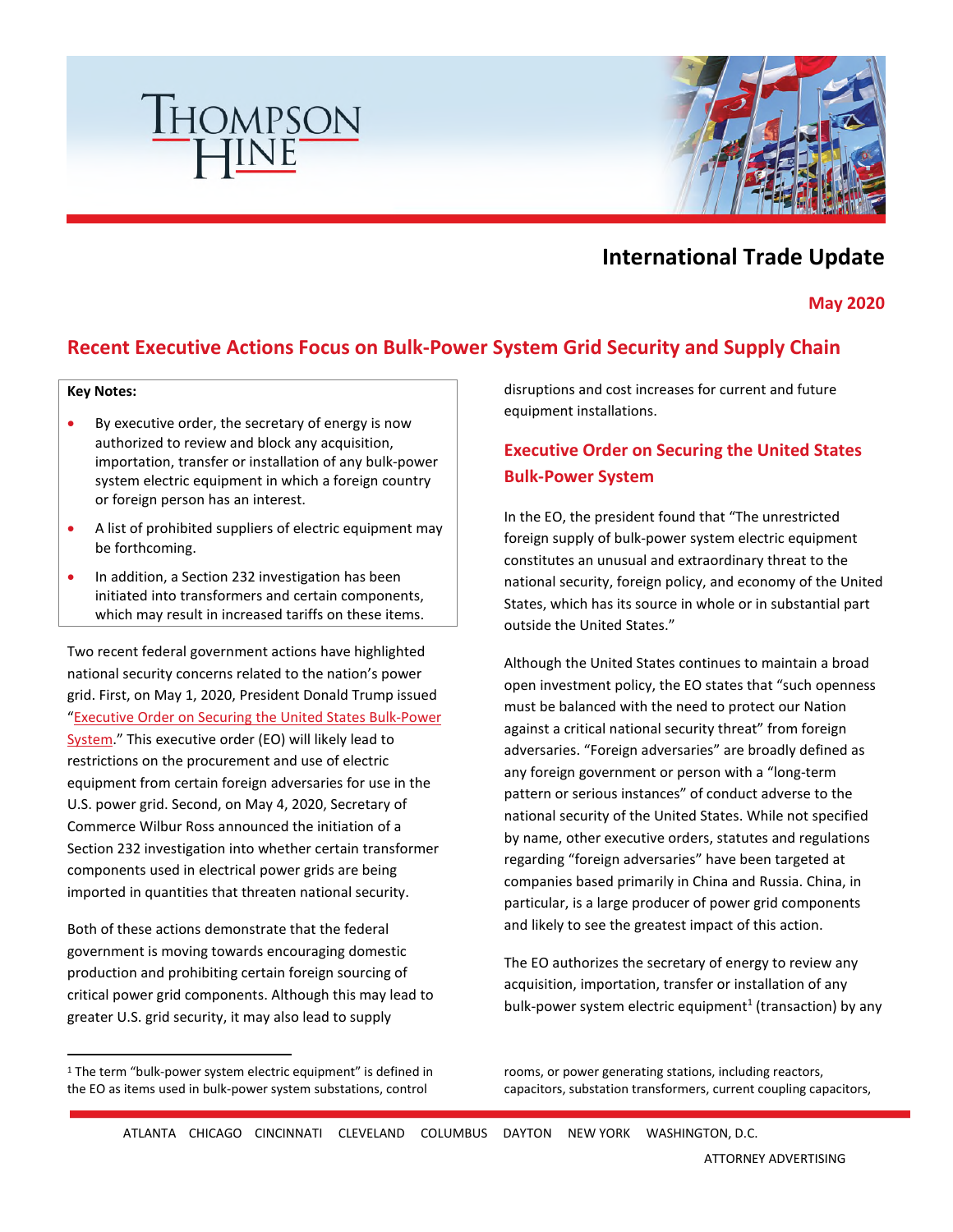person, or with respect to any property, subject to the jurisdiction of the United States, where the transaction involves any property in which any foreign country or a foreign person has an interest. The secretary may prohibit the transaction or order mitigation measures if:

- the transaction involves bulk-power system electric equipment designed, developed, manufactured, or supplied, by persons owned by, controlled by, or subject to the jurisdiction or direction of a foreign adversary; and
- the transaction poses an undue risk of (i) sabotage or subversion; (ii) catastrophic effects on the security or resiliency of U.S. critical infrastructure or the U.S. economy; or (iii) otherwise poses an unacceptable risk to national security.

The EO states that the secretary of energy may establish criteria for identifying equipment and vendors in the bulkpower system electric equipment market as pre-qualified for future transactions. The secretary may publish a list of pre-approved vendors and may also prohibit procurement from certain sources.

Within 150 days (by September 28, 2020), the secretary must publish regulations to implement the measures set forth in the EO. In doing so, considerable leeway is provided to the secretary to identify countries or persons as "foreign adversaries" (as the term is defined in the EO), identify particular equipment for scrutiny, establish licensing procedures for otherwise prohibited transactions and prepare a mitigation agreement negotiation procedure.

The EO also directs the secretary to develop recommendations on ways to identify, isolate, monitor or replace items that pose risks as soon as practicable, taking into consideration the overall risk to the bulk-power system. It further establishes a task force to propose changes to the federal procurement process to make energy infrastructure procurement policies and procedures consistent with national security and make other policy

recommendations as to these issues, including energy security and cybersecurity policymaking.

## **Section 232 Investigation Into Imports of Laminations and Wound Cores for Incorporation Into Transformers, Electrical Transformers and Transformer Regulators**

Secretary of Commerce Ross contemporaneously announced a new Section 232 investigation into "whether laminations for stacked cores for incorporation into transformers, stacked and wound cores for incorporation into transformers, electrical transformers, and transformer regulators are being imported into the United States in such quantities or under such circumstances as to threaten to impair the national security." This is the sixth investigation the Trump administration has initiated pursuant to Section 232 of the Trade Expansion Act of 1962 to determine the effect of imports on U.S. national security. Prior to the Trump administration, the last Section 232 investigation occurred in 2001.

The national security concerns underlying this most recently initiated investigation are that: (1) transformers are part of the U.S. energy infrastructure; (2) laminations and cores made of grain-oriented electrical steel are critical transformer components; and (3) electrical steel is necessary for power distribution transformers for all types of energy (solar, nuclear, wind, coal and natural gas).

A Section 232 investigation need not focus on any "bad action" by foreign producers, although this may be a factor in the review. Rather, a Section 232 investigation focuses on:

- domestic production needed for projected national defense requirements;
- domestic industry's capacity to meet those requirements;

large generators, backup generators, substation voltage regulators, shunt capacitor equipment, automatic circuit reclosers, instrument transformers, coupling capacity voltage transformers, protective relaying, metering equipment, high voltage circuit breakers, generation turbines, industrial control systems,

distributed control systems, and safety instrumented systems. Items that are not included in the preceding list and that have broader application of use beyond the bulk-power system are outside the scope of this EO.